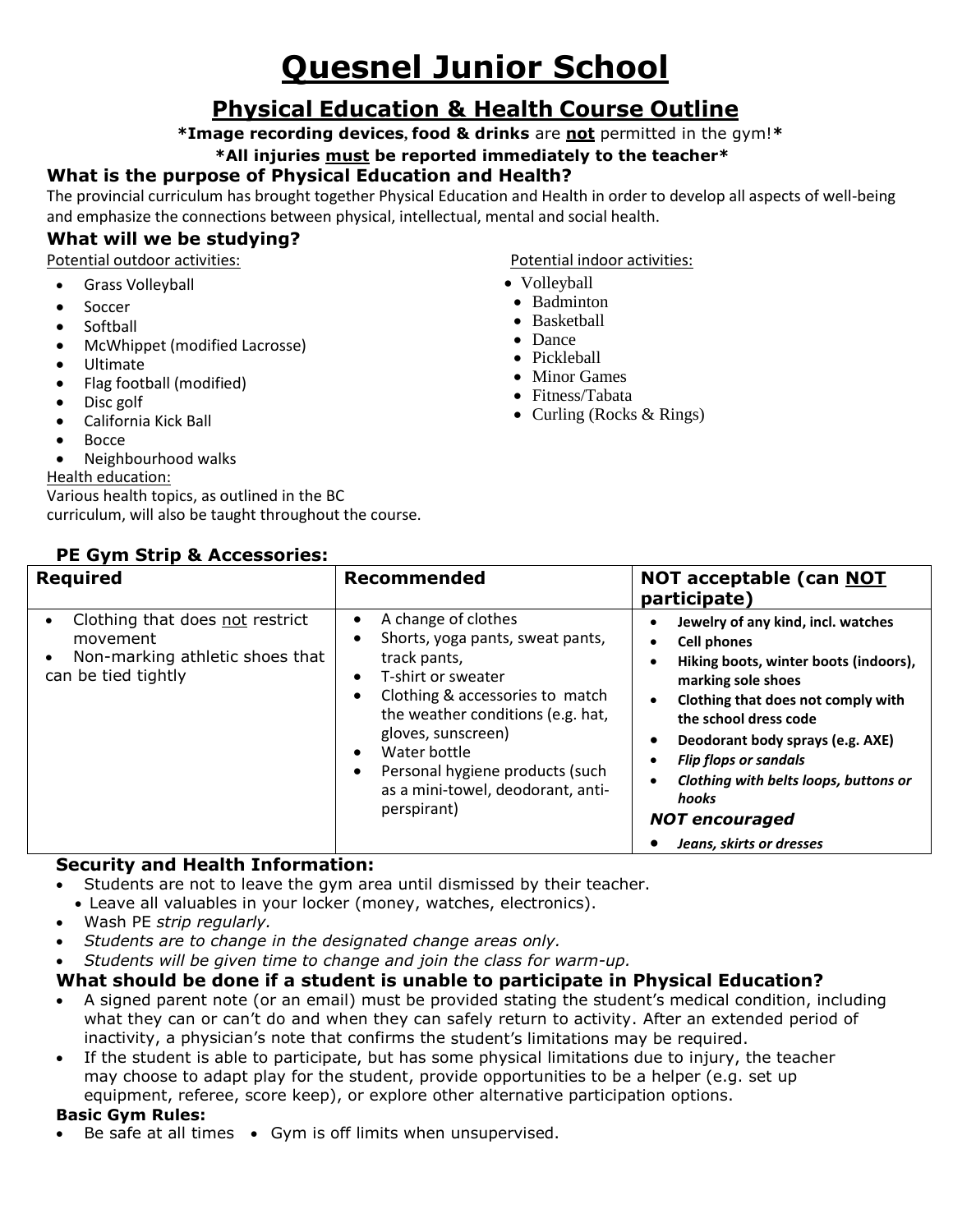### **Assessment**

Whenever possible, teachers will take the last 5-10 minutes of class to ask each student for a selfassessment score based on the Daily Participation scale below. The teacher will guide students on how to use the scale to asses themselves, rather than giving an arbitrary score. The teacher may also choose to assign their own teacher assessment score.

## **Participation Performance Scale**

• The teacher has the right to override the student's mark, if deemed necessary.

| Level                                                 | Criteria                                                                                                                                                                                                                                                                                                                                                                                                                                                                                                                                                                                                                                                                          |
|-------------------------------------------------------|-----------------------------------------------------------------------------------------------------------------------------------------------------------------------------------------------------------------------------------------------------------------------------------------------------------------------------------------------------------------------------------------------------------------------------------------------------------------------------------------------------------------------------------------------------------------------------------------------------------------------------------------------------------------------------------|
| 5<br><b>Outstanding</b>                               | Arrives punctually to class<br>$\bullet$<br>Willingly engages in all activities including warm-up.<br>$\bullet$<br>Always shows a positive attitude and enthusiasm<br>$\bullet$<br>Concentrates and puts extra effort into activities<br>$\bullet$<br>Works co-operatively and respectfully and provides support and<br>$\bullet$<br>encouragement to others<br>Demonstrates leadership skills, takes on responsibility and is a positive role<br>$\bullet$<br>model<br>Plays fair, respects the rules, and demonstrates appropriate etiquette<br>$\bullet$<br>Aware and interested in the safety and well-being of others<br>$\bullet$<br>Respects school property and equipment |
| 4<br>Good                                             | Participates in all activities including warm-up<br>$\bullet$<br>Shows a positive attitude<br>$\bullet$<br>Concentrates and puts forth effort in activities<br>$\bullet$<br>Works cooperatively and respectfully with all class members<br>$\bullet$<br>Accepts responsibility<br>$\bullet$<br>Plays fair and uses appropriate etiquette<br>$\bullet$<br>Considers safety<br>$\bullet$                                                                                                                                                                                                                                                                                            |
| 3<br><b>Satisfactory</b>                              | Participates in activities and usually displays effort in all activities including<br>$\bullet$<br>warm-up<br>Tries new tasks given teacher/peer support<br>$\bullet$<br>Works co-operatively and is respectful to class members<br>$\bullet$<br>Takes on responsibility in areas of interest (when supported)<br>$\bullet$<br>Plays fair<br>$\bullet$<br>Usually considers safety<br>$\bullet$                                                                                                                                                                                                                                                                                   |
| $\overline{2}$<br><b>Needs Attention</b>              | Participates only when encouraged<br>$\bullet$<br>Might be unprepared for class<br>$\bullet$<br>Displays effort only in activities of interest<br>Reluctant to try new activities<br>Requires reminders to work co-operatively, respectfully or safely<br>$\bullet$<br>Requires support from teacher in conflict situations<br>$\bullet$<br>Requires reminders to follow directions and to remain on task<br>$\bullet$                                                                                                                                                                                                                                                            |
| $\mathbf{1}$<br><b>Improvement</b><br><b>Required</b> | Unprepared for class<br>Requires constant reminders and encouragement to participate<br>Lack of regard for safety<br>Difficulty working with others<br>$\bullet$<br>Unwilling to follow directions or remain on task<br>$\bullet$                                                                                                                                                                                                                                                                                                                                                                                                                                                 |
| <b>0 Unacceptable</b>                                 | Direct defiance<br>$\bullet$<br>Unsafe participation<br>$\bullet$<br>Foul language<br>$\bullet$<br>Damaging equipment<br>$\bullet$<br>Cell phone visible (students can check the time using the clocks in the gym!)<br>$\bullet$<br>Skipping class (or leaving before the bell without permission)<br>$\bullet$<br>Inappropriate behaviour<br>Impedes other students' ability to participate<br>$\bullet$<br>Office referral                                                                                                                                                                                                                                                      |